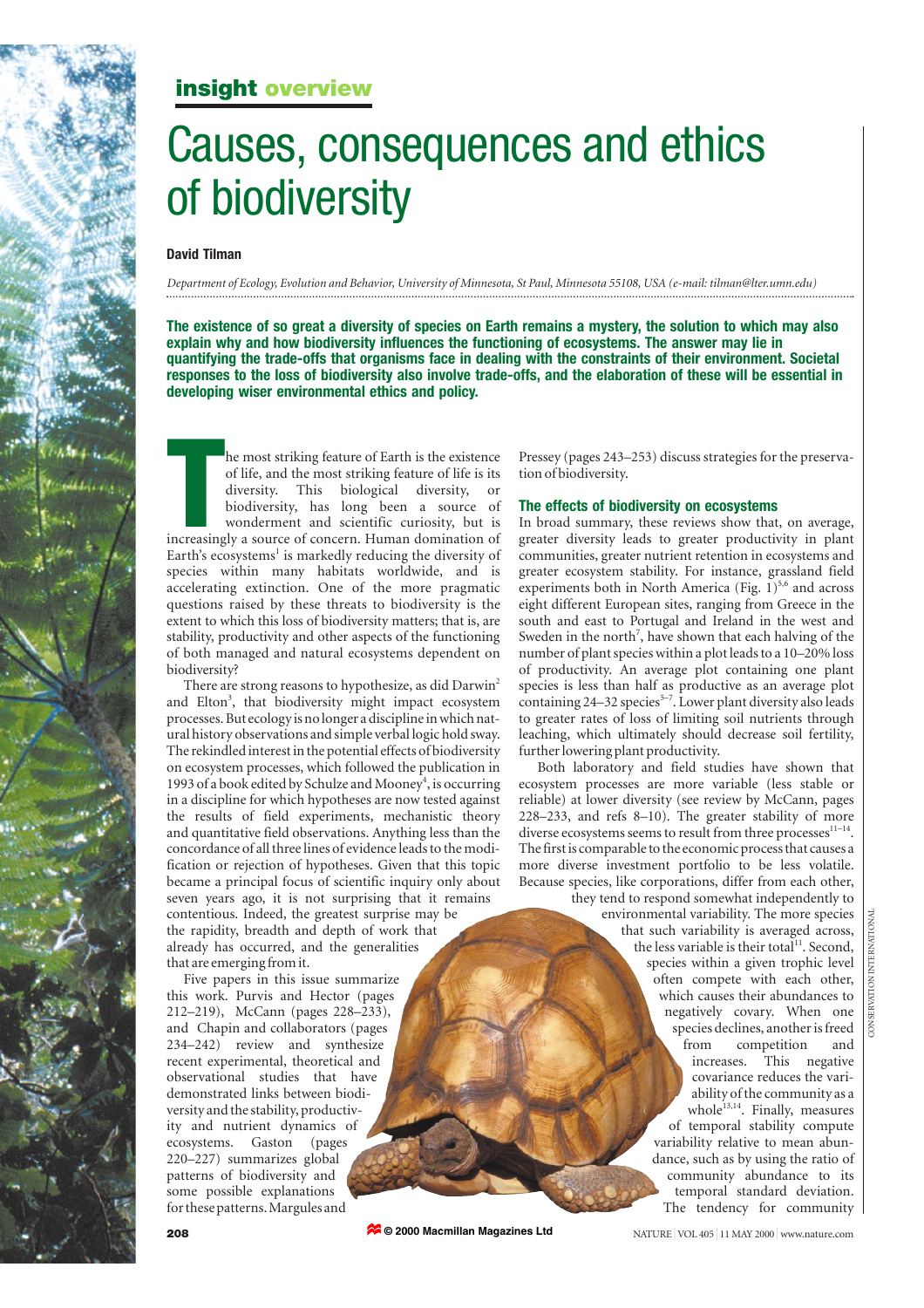

**Figure 1** Biodiversity experiments, such as this one in Minnesota<sup>6</sup> or the other experiments reviewed by Chapin et al. (pages 234–242) and by Purvis and Hector (pages 212–219), have shown that a greater number of plant species leads to greater community productivity. In the experiment shown, 245 plots, each  $9 \text{ m} \times 9 \text{ m}$ , were assigned randomly to have from 1 to 16 prairie plant species, with the species composition of each plot being separately chosen at random<sup>6</sup>. Species composition and plant diversity were both strong determinants of ecosystem functioning.

abundance to increase as diversity increases thus causes this ratio, which is a measure of stability, to increase as diversity increases $14$ .

In total, biodiversity, which ten years ago was considered unimportant by most ecosystem ecologists, has now been shown to impact significantly upon many aspects of ecosystem functioning. Diversity must now be added to the list of factors — including species composition, disturbance regime, soil type and climate — that influence ecosystem functioning. The recent rediscovery of the importance of biodiversity highlights an under-appreciated truth — although society is dependent on natural and managed ecosystems for goods and services that are essential for human survival, we know all too little about how ecosystems work.

Two sets of unanswered scientific questions come to the forefront. First, why is the world so diverse; that is, what forces and processes led to the evolution and persistence of so many species? This is not merely an academic question. The processes that allow interacting species to coexist in an ecosystem simultaneously influence the productivity, nutrient dynamics and stability of that ecosystem. Second, what are the mechanisms by which the loss of diversity impacts the functioning of ecosystems, how general are these mechanisms, and how important is biodiversity relative to other factors that influence ecosystem functioning? In addition, the realization that human actions are harming, perhaps irreversibly, the ecosystems upon which humans depend raises a third, philosophical question: what should be the role of scientists and science in the development of ethics and policy?

#### **Coexistence and ecosystem functioning**

Both our understanding of the effects of biodiversity on ecosystem processes, and the effectiveness of alternative strategies for the preservation of biodiversity, are limited by our knowledge of the mechanisms that maintain diversity. The mechanisms most relevant to ecosystem functioning are those that maintain diversity on the local scales within which individuals of one species interact with individuals of other species. It is from such interactions among individuals of different species that diversity is expected to impact ecosystem processes.

What are these mechanisms of coexistence? At present there are an abundance of alternative hypotheses but no clear demonstrations of the actual processes that maintain the diversity of species-rich ecosystems. In a general sense, coexistence requires the existence of evolutionarily persistent interspecific trade-offs in the abilities of species to deal with the factors that constrain their fitness and abundance. However, there are many potential constraints and trade-offs. Species may coexist because of interspecific trade-offs (1) between their competitive abilities and their dispersal abilities; (2) between their competitive abilities and their susceptibility to disease, herbivory or predation; (3) between their abilities to live off average conditions and their abilities to exploit resource pulses; or (4) between their abilities to compete for alternative resources in a heterogeneous landscape $15-18$ .

The effects on ecosystem functioning of many such mechanisms of coexistence have yet to be determined theoretically. However, it is already clear that the underlying mechanisms of coexistence can greatly influence how diversity affects ecosystem processes<sup>19,20</sup>. Consider, for instance, plant species that coexist in a spatially heterogeneous habitat because of differences in both the soil pH and the temperature (which varies seasonally) at which each grows optimally (Fig. 2a). Such niche differentiation<sup>20</sup> causes the predicted productivity of plant communities to be an increasing function of plant diversity (Fig. 2b). Moreover, the pattern of this increase is such that there are some species combinations at a given level of diversity that are more productive than any possible combination of fewer species (Fig. 2b). The greater productivity of higher diversity communities occurs because, in such heterogeneous habitats, each species is a superior performer in only a portion of sites. Clearly, the magnitude

**© 2000 Macmillan Magazines Ltd**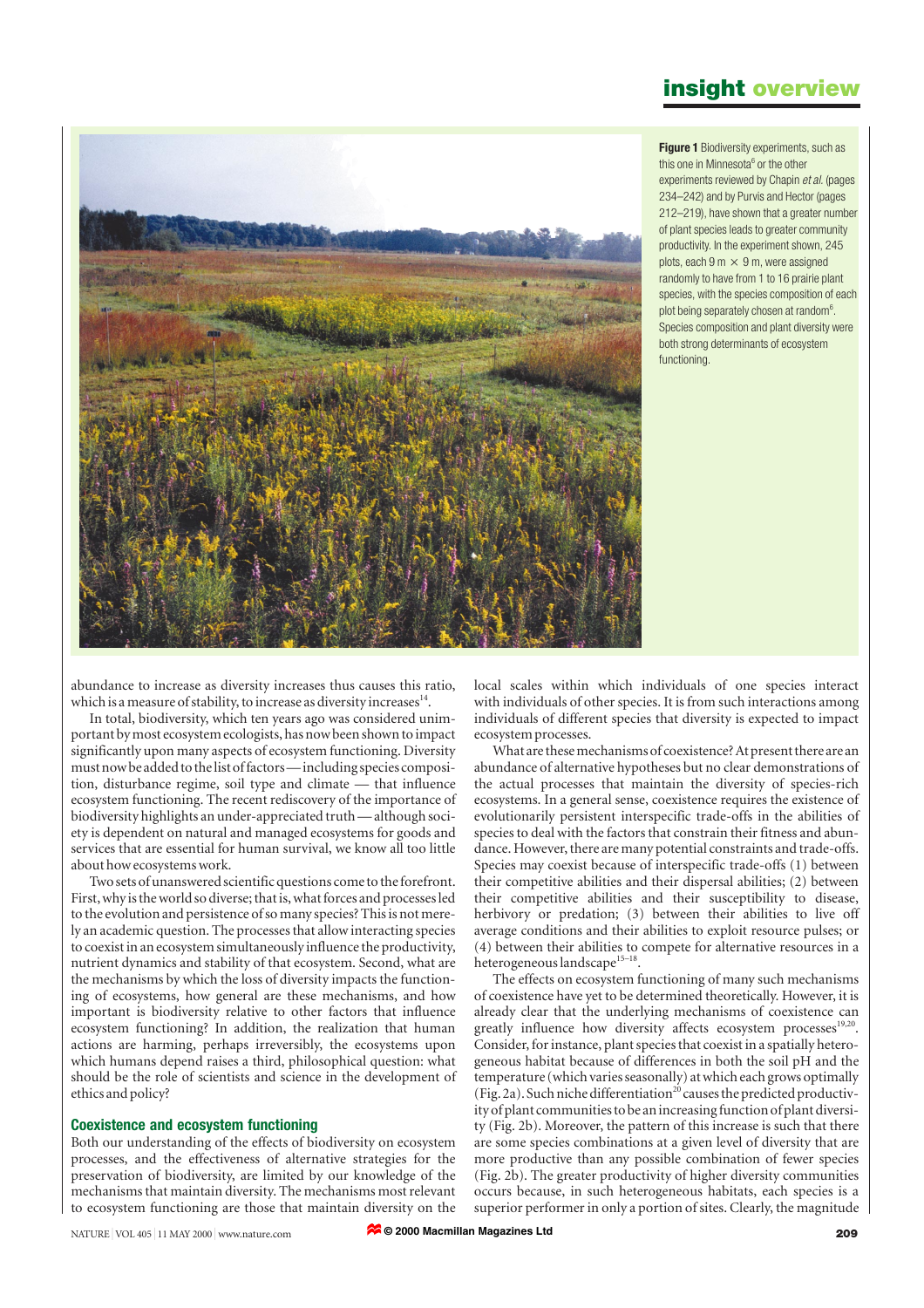



**Figure 2** Niche differentiation and productivity. **a**, A simple model — the 'snowballs on the barn' model — of niche differentiation and coexistence<sup>20</sup>. The range of conditions in which each species can exist is shown with a circle, the position of which is defined by its centre. By randomly choosing locations for various numbers of circles (species), it is possible to calculate the effect of diversity on the 'coverage' of the heterogeneous habitat. The amount of such coverage is proportional to community biomass. **b**, Results of simulations (triangles) and of an analytical solution (solid curve) to the effects of diversity on community productivity for the snowballs on the barn model<sup>20</sup>

of this effect increases as heterogeneity or diversity increase. Increased diversity leads, on average, to increased 'coverage' of the habitat conditions, that is, to increased efficiency of resource capture and use, because diversity increases the chance that the species that are better able to handle particular conditions are present. Assuming that species are chosen at random, diversity is a simple way to measure the range and coverage of species traits in a community.

In contrast, consider a case in which interspecific interactions are based on direct antagonism and not on efficiency of resource use. For a simple formulation, let there be an interspecific trade-off between competitive ability and productivity. Species that achieve greater productivity in monoculture would be poorer competitors, attaining lower abundances when competing. Because greater diversity increases the chance that a competitively superior but lower-yielding species would be present, productivity would, on average, be a decreasing function of diversity. This is a simple variant on the sampling-effect model<sup>20-22</sup>, here modified to have better competitors be less, rather than more, productive.

What, then, is implied by available experimental results, which have shown that productivity is an increasing function of plant species diversity? They indicate that coexistence through niche differentiation and related processes may be more prevalent in nature than coexistence through antagonism and related processes, at least for the types of communities studied so far. Expressed another way, much of nature may have a free-market economy, structured by the efficiencies of open competition among species, rather than an economy structured by pre-emption and other monopolistic practices. Such speculations may be premature, especially because complex systems containing many trophic levels (for example, plants, decomposers, herbivores and predators) are, as yet, poorly studied. However, they highlight the conceptual links between economics and ecology — disciplinary links that must be strengthened if ecological knowledge is to be used to help create a sustainable human economy.

#### **Societal trade-offs and ethics**

The progress made during the past seven years in understanding these issues underscores the potential implications of habitat simplification and loss of diversity for the ecosystem goods and services<sup>2</sup> upon which humans depend. The species presently inhabiting Earth are the result of over 3 billion years of natural selection that likely favoured efficiency, productivity and specialization. These organisms are the catalysts that capture and transform energy and materials, producing, among other things, food, fuel, fibre and medicines. These species recycle wastes, create pure drinking water, drive global biogeochemical cycles that created and maintain an aerobic atmosphere, regulate global climate through effects on greenhouse gases and local climate through effects on evapotranspiration, generate soil fertility, and provide other ecosystem goods and services $23$ . In addition, the Earth's biodiversity is the source of all crops and all pollinators of crops, of all livestock, and of many pharmaceuticals and pesticides. Just three crops — corn, rice and wheat — provide about 60% of the human food supply. The viability of these crops depends on the maintenance of high genetic diversity<sup>24</sup>, which can allow, among other things, development of strains that are resistant to emerging and evolving diseases and pests<sup>25</sup>. In the long term, food stability will require development of new crops from what are now wild plants, because disease or pesticide-resistant pests will cause the loss of current crops, just as disease caused the loss of chestnut, elm and other tree species from North American forests.

Humans, like all other organisms, experience trade-offs. The loss of biodiversity will diminish the capacity of ecosystems to provide society with a stable and sustainable supply of essential goods and services, but many of the very actions that harm biodiversity simultaneously provide valuable societal benefits. There exists a trade-off defining the net benefits that society receives from the various ways that humans could use and impact nature, but, as yet, this is poorly defined. This trade-off itself is likely to shift through time in response to the remaining amounts and states of various resources, including biodiversity. The amounts and states of biotic resources have changed rapidly during the past century, as global population increased 3.7-fold and per capita gross domestic product, a reasonable proxy for consumption, increased 4.6-fold<sup>26</sup>. It seems likely that environmental policy that is optimal from a societal perspective would be markedly different now from that of 250 years ago. However, we still use environmental and land-use ethics, codified in law, that were articulated during the era when the human population, at one-tenth its present size, tamed wilderness with axe and ox.

Science has much to contribute to dialogues on policy and ethics. Although academic institutions seem to value such contributions less than contributions to peer-reviewed journals, this is shortsighted. Ultimately, society invests in science because advances in scientific knowledge benefit society. The ethics of science cannot eschew involvement in public discourse. Science must contribute, in an open, unbiased manner, to relevant issues.

Because of the emergence of human domination of global ecosystems, society faces new, tough trade-offs. These include trade-offs between the current benefits and the future costs of environmental damage, and between benefits to a few and costs to many. Research is needed to quantify these trade-offs, and the work done so far on